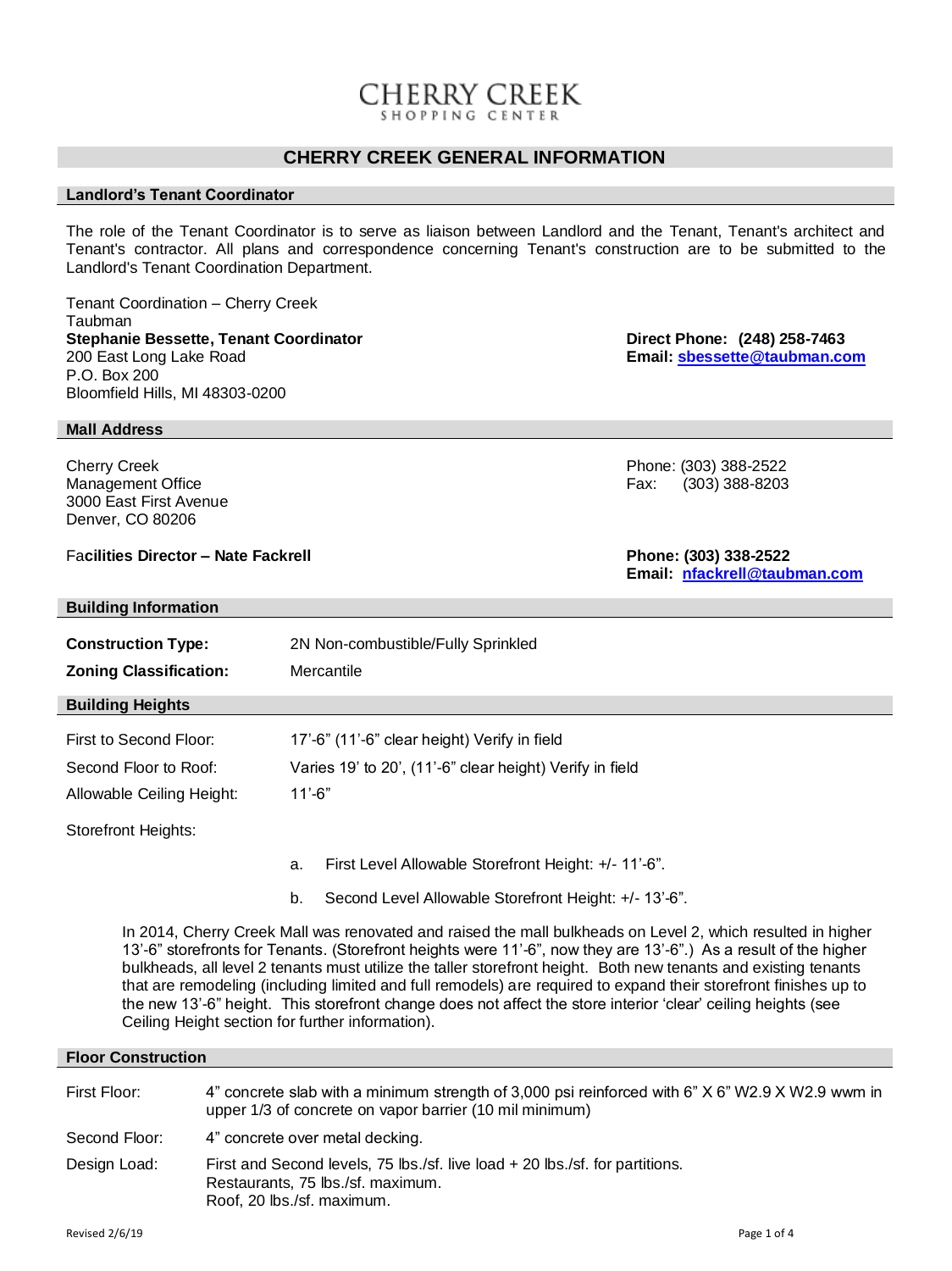#### **Demising Wall Construction**

One layer 5/8" gypsum board tenant side only on 4" metal studs @ 16" OC (25 gauge).

#### **Ceiling Construction**

All upper level stores in spaces 201 thru 299 must have a ceiling installed throughout the entire store (including stockroom) to create a return air/smoke exhaust plenum above ceiling. No open ceilings with return air/ smoke exhaust transfer ducts are permitted.

HERRY CREEK

Absolutely no attachment of anything to the deck on the upper level or pan on the lower level. Anything that cannot be floor supported must be properly supported from red iron above per Landlord's approval and structural specifications.

#### **Rear Service Doors**

A service corridor vestibule is required. One layer of 1/2" fire-retardant treated plywood 4'-0" high with 4" metal corner guards 8' high to be installed inside service vestibule recess to match Landlord corridor finish.

#### **Utility Services and Points of Connection**

Electrical Service: Available to premises: 277/480 volt, 3 phase, 4 wire, 60 hertz

Watt Density: Retail Tenants: 6.5 watts/SF Food Service Tenants: 40.0 watts/SF

Tenants are directly metered by public utility for electric and gas service. Electric service run provided to nearest electrical distribution room as determined by Landlord at Tenant's expense.

No wiring, conduit or plumbing can be encased in the slab or topper. Core drilling (upper level) or trenching (lower level) will be required for any runs away from walls or columns.

Local fire codes specifically require that all emergency exit signs be green lettering on a white background.

Tenants using a hard lid ceiling are advised that local building codes will require direct access to all above ceiling equipment and junction boxes.

#### **Telephone**

Tenant to extend telephone service in conduit from premises to Landlord's designated telephone closet as determined by Landlord at Tenant's expense. (See additional information on page 5).

#### **Plumbing**

3/4" Cold Water stub located *above* the premises for first floor tenant's and *below* the floor for second floor tenants, in a location determined by Landlord. Location of larger size stubs must be verified in field and at Tenant's expense.

PVC is only allowed on the lower level below the concrete slab.

4" Sanitary Sewer and Plumbing Vent stubbed to a location determined by Landlord.

Gas Utility Company meter manifolds locations as determined by Landlord.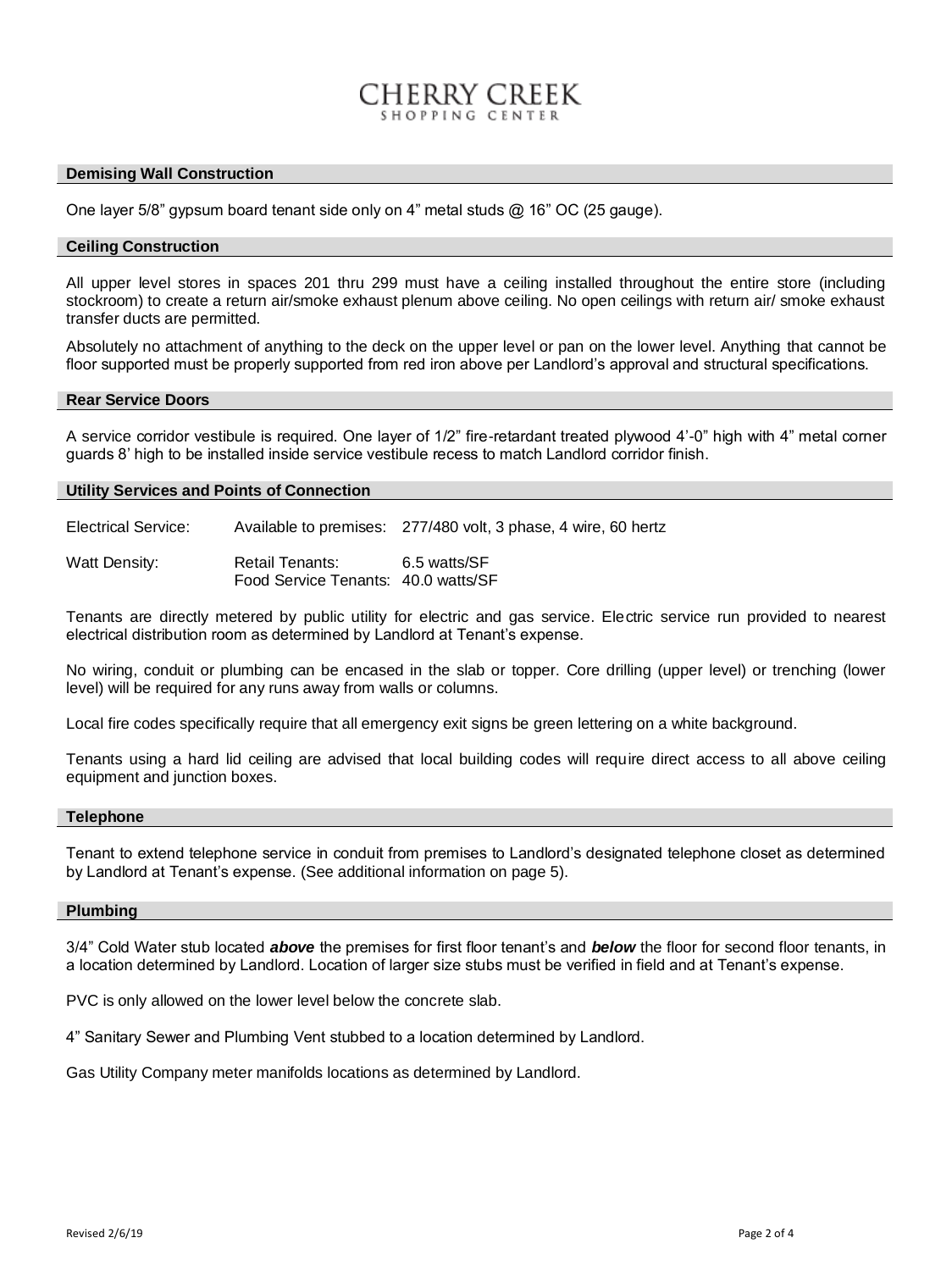# CHERRY CREEK

#### **HVAC**

VAC Conditioned Air Supply stubbed to a location within or in close proximity to tenant's premises. VAV boxes will be provided by the tenant in accordance with the Landlord approved construction documents.

All VAV controls must be DDC, supplied and installed by Landlord required contractor at tenant's expense. Controls must be monitored by and controllable by mall BAS system for smoke evacuation and pressurization.

Must use required HVAC controls vendor; Haynes Mechanical Systems - Brad Gill. BGil@HaynesMechSys.com. 303-779-0787

All return air is through ceiling plenum. Open ceilings must have ducted return across the premises. All upper level stores in space 201 thru 299 must have a ceiling installed throughout the entire store, including stockroom.

Maximum CFM for tenants on the First Floor: = 1.25 CFM/SF Maximum CFM for tenants on the Second Floor: = 1.32 CFM/SF

System must be balanced according to Landlord approved drawings and a report issued by a NEBB certified contractor.

Tenant Spaces 106 thru 121: Landlord provides a central, closed loop condenser water system including water-side economizer operation. Tenant must provide individual system proceeding from the condenser water supply and return connections. Tenant heat pump must be set up for cooling only as the loop is not heated. And must not have reversing valves.

Lighting: 6.5 watts/SF Occupancy: One Person/75 SF

All tenant HVAC equipment, exhaust fans, etc., to be located on the roof must be installed on structural steel support rails or equipment curbs on spring isolators. Specific equipment locations on the roof to be approved by Landlord.

Equipment lifts to roof require Landlord approval of location, method and method of transport across roof. Lifts from parking deck to roof will not be permitted if point load exceeds 75 lbs/sf at any time during the lift.

#### **Fire Protection**

#### **Required vendors :**

**Frontier Fire Protection -- Robb Seidel -- [RSeidel@frontierfireprotection.com](mailto:RSeidel@frontierfireprotection.com) -- 303.629.0221 x104** OR

**Mountain States Fire Protection -- Marvin Heath -- M**[arvin@MtnStatesFirePro.com](mailto:Marvin@MtnStatesFirePro.com) **- 303.733.7248**

The FP vendor will handle submittals to the City as well as Landlord's Fire Protection Underwriter, FM Global. System must be installed as approved.

Sprinkler system is a hydraulically calculated fire protection system. Must use schedule 40 pipe. Thin wall pipe is not permitted.

Refer to Mall Rules and Regs for current shut down fees.

A temporary sectional isolation valve will be installed in the space prior to commencing demolition. This valve must be removed before construction is complete. Isolated system within the space must be hydrostatically tested to 200 lbs.

#### **Landlord's Fire Protection Underwriters**

Factory Mutual Insurance Company (FM Global) – See note above under Fire Protection. Fire protection vendor will handle submittal to FM Global.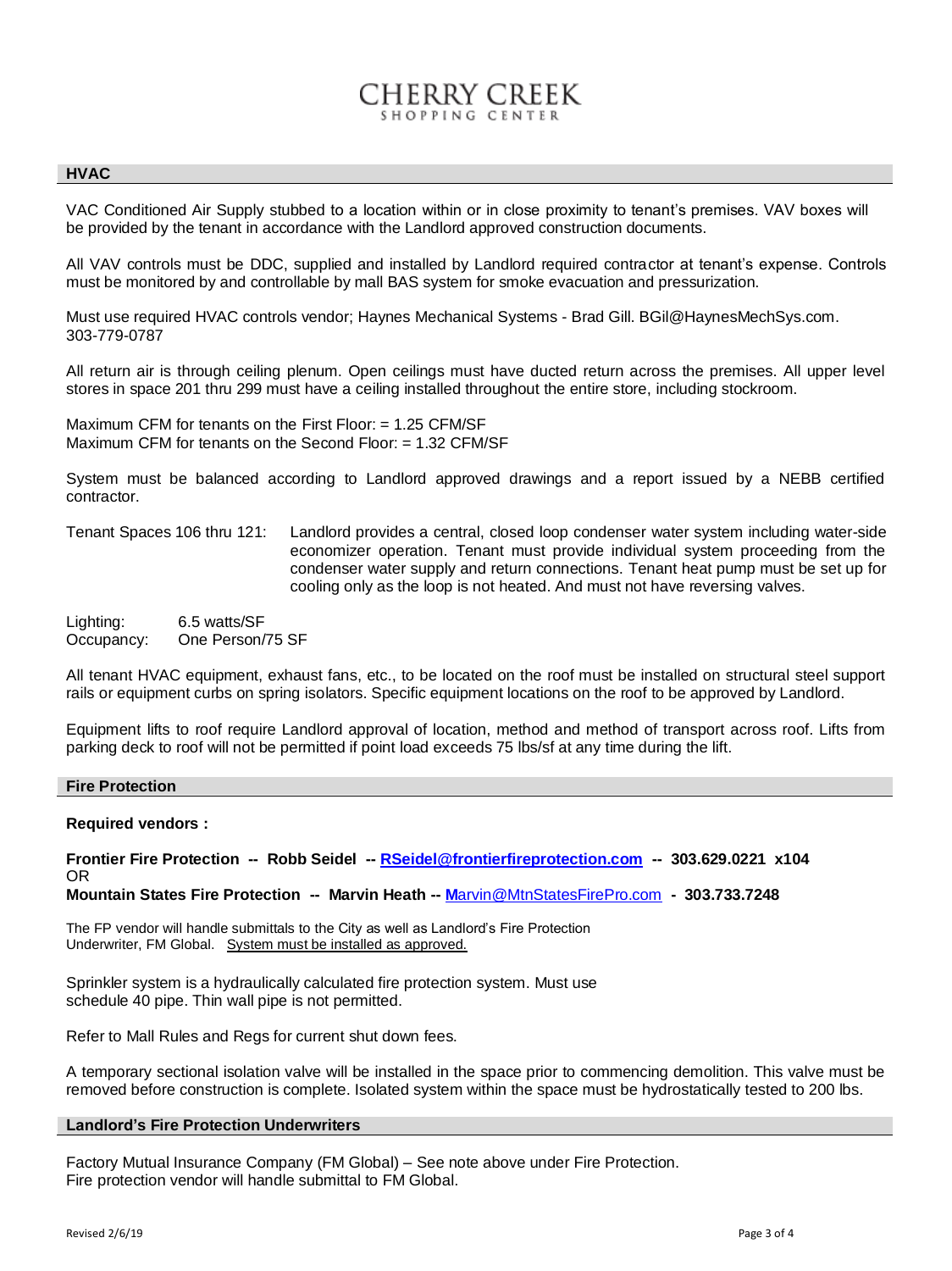# CHERRY CREEK

#### **Fire Alarm**

### **Require Vendor -- Intermountain Electric – [Dhutton@IMElect.com](mailto:Dhutton@IMElect.com) -- 303-598-6358**

#### **Toilet Facility Requirements**

One employee toilet is required in all tenant spaces. \*See below for possible exceptions.

Tenant spaces with employee occupancy greater than 15 people must provide a separate toilet for each gender that is customer accessible without passing through a stock area or a food preparation area.

\*NOTE: Please refer "Addendum #1 to the Cherry Creek Tenant Handbook". (included in this general information document). Addendum #1 is a city administrative modification to local building codes, and is specific to restroom requirements for this mall building.

#### **Exiting Requirements**

One exit required in tenant spaces less than 1470 sf and with an occupancy load less than 50. All other spaces require a minimum of two exits.

#### **Permits**

Construction Permits are taking 6-8 weeks minimum. Verify current review times with the Denver Building Department and ensure that Drawings are submitted for permit well in advance of projected construction start date.

#### **CONSTRUCTION PREREQUISITES**

Please refer to the Construction Rules and Regs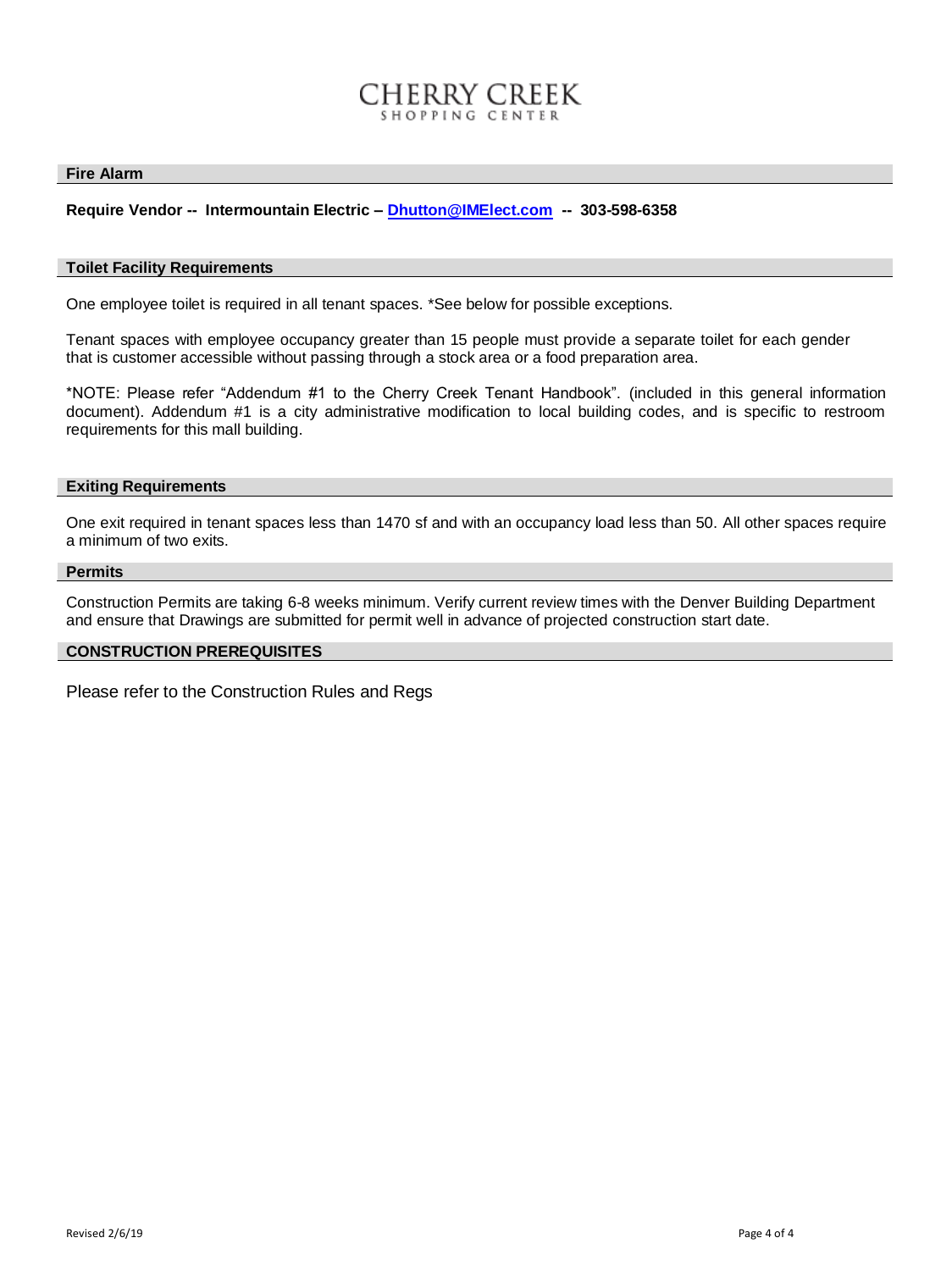### **ADDENDUM #1 TO THE CHERRY CREEK TENANT HANDBOOK**

\*\*\*\*Revised October 6, 2021 \*\*\*Revised June 19, 1990 \*\*Revised May 11, 1990

REASON: Clarify Plumbing Fixture Requirements for Tenants

On page 17 of the Cherry Creek Tenant Handbook, dated November 1, 1989, delete paragraph 9 of Section VIII Plumbing Criteria: In its entirety,

#### Replace with the following:

- 9. In accordance with an agreement with the City of Denver Building Department and the Cherry Creek Shopping Center, tenants shall provide employee/public toilet facilities to meet or exceed the following criteria. Selected toilet facilities must be accessible to the public without going through a stock area or a food preparation area. (Refer to Plumbing Fixture Requirements in the Construction Criteria and Fire Protection & Life Safety Analysis document.)
	- a. GENERAL NOTES
		- 1) All occupancy categories and minimum fixture counts shall be determined by the Plumbing Fixture Requirements.
		- 2) All toilets shall be built in accordance with the Handicapped Code. The required five foot circle may be waived for the single "unisex" toilets. Pursue this issue with applicable authorities.
		- 3) All populations are 50% men, 50% women.
		- 4) A restaurant is defined as a business which sells food to be consumed on the premises.

#### Restaurant Tenants (regardless of size)

All restaurant tenants, regardless their location in the mall building, will provide toilet facilities (employee and public / customer), drinking fountains and service sinks within their tenant space based on the individual tenant occupant load and the requirements of the IPC.

An approved decal will be attached to the tenant storefront near the entrance indicating that public toilet facilities are provided within the space (see Appendix F for approved decal). The decal will be located not less than 40-inches above the finished floor.

Tenants with GLA 1,000 sf or less (regardless of location in the covered mall building):

- Toilet facilities will not be provided for public / customer use.
- Drinking fountains will not be provided.
- Service sinks will not be provided.

Tenants with GLA greater than 1,000 sf (storefront within 300 feet to central toilet facility):

- A single unisex toilet facility will be provided for employee use only.
- Drinking fountains will not be provided.
- One (1) service sink will be provided per the IPC where the occupant load exceeds 15 occupants (Table 2902.1, Note e).